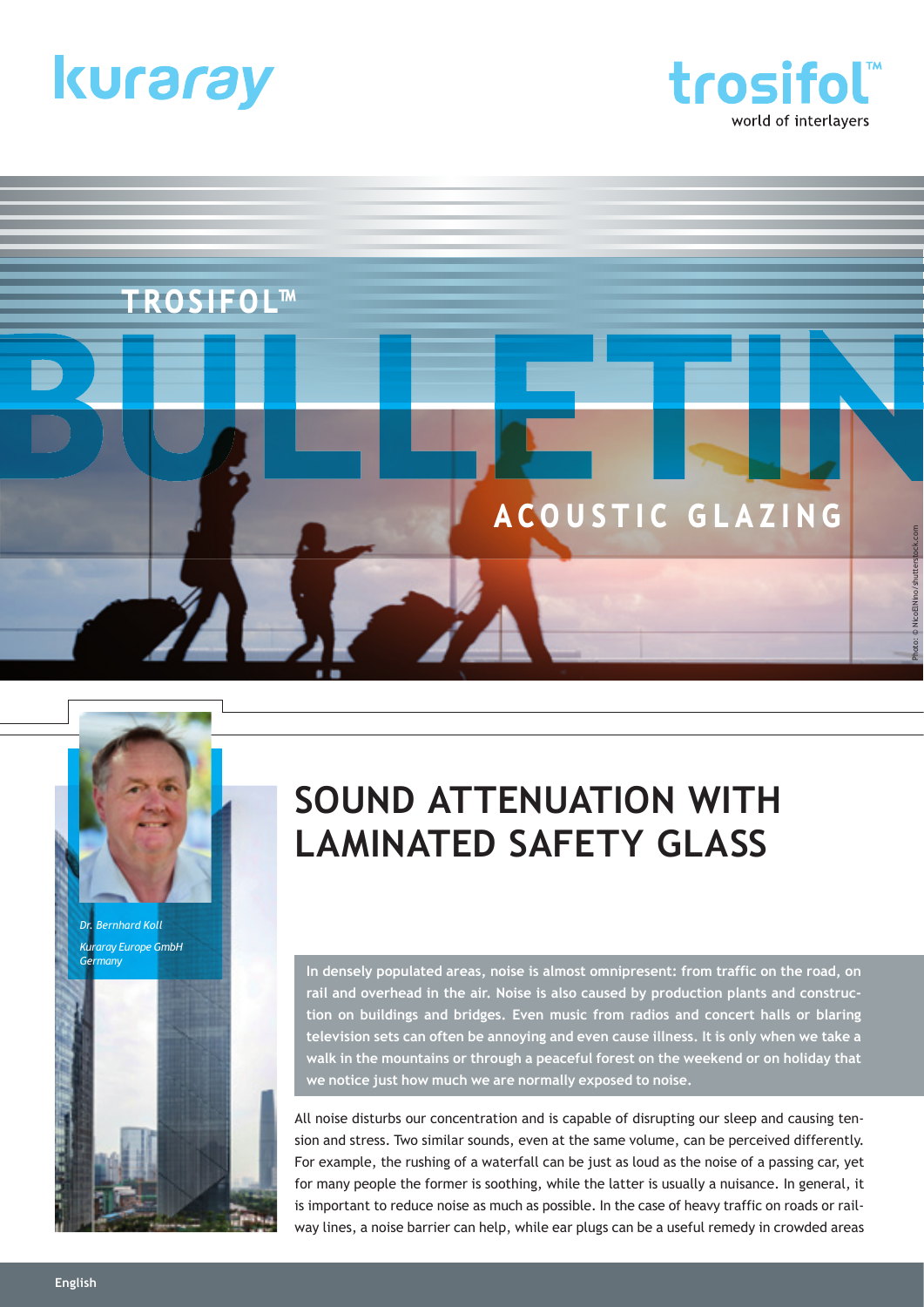



Trosifol® SC Monolayer



and on busy roads. Since people spend most of their time in buildings, these have to be given extra protection from loud noise. Thick walls of stone, brick, concrete or wood provide good protection from noise. Thin partitions like doors, windows or glass façades are much less effective.

The decibel (dB) is the unit of measurement that expresses the intensity of noise. 0 dB means absolutely silence, and each successive increase by 10 dB doubles the volume. The following graph presents an overview of typical noises and their measured volumes.

The perceived difference in the volume of noise, as loud or soft, can also be expressed in dB.

| $0-2$ dB | is imperceptible                         |
|----------|------------------------------------------|
| $3-5dB$  | is just perceptible, no change           |
| $6-10dB$ | is clearly perceptible,                  |
|          | noticeable change                        |
|          | 11-20 db is a big and significant change |

Taking the example of glass windows in buildings, noise mitigation of 5 dB or more means an audible improvement. If road traffic causes a noise level of 80 dB, opened windows or doors admit the full 80 dB of noise. Window glass 5 mm thick can filter out 30 dB of noise; consequently, only 50 dB, i.e. much less, of the traffic noise is audible to people through the closed window. If, however, the window is capable of absorbing 40 dB, only the remaining 40 dB is still audible, i.e. only half as much noise as via the 5 mm glass. But how can the sound attenuation of glass be improved?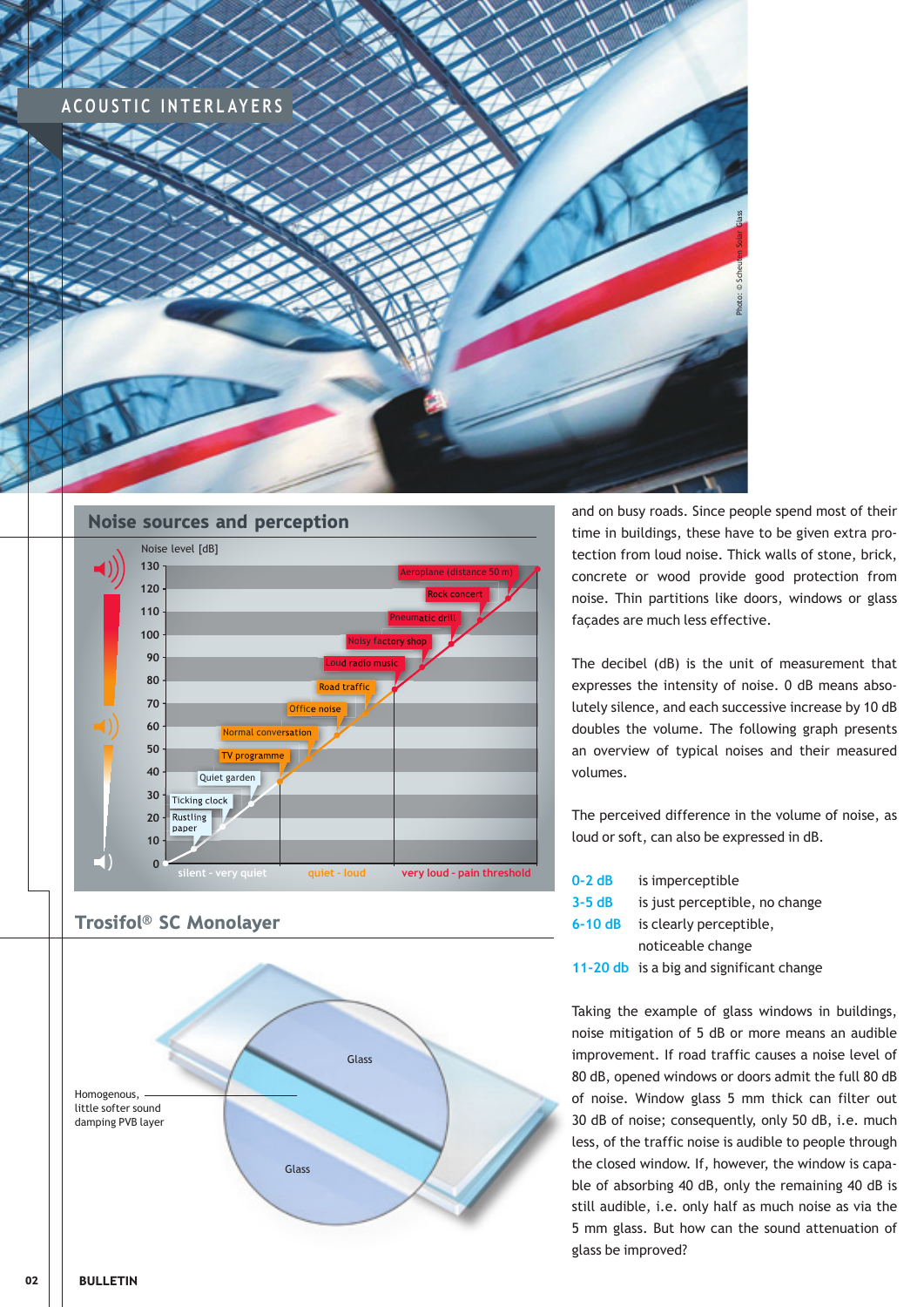### Scope for optimising sound insulation



Invitations for tenders for building windows in Germany are subject to the familiar tables of VDI Guideline 2719, supplemented by the standard DIN 4109 "Sound protection in building construction".

The first step is to fit a thicker pane of glass. By doubling the glass thickness from 5 to 10 mm, the noise reduction increases from 30 to 33 dB. The glass is also twice as heavy. However, it is also possible to bond a roughly 1 mm thick film of polyvinyl butyral plastic (Trosifol® PVB film) between two plies of 4 mm glass. This yields 9 mm thick laminated safety glass, which is about 1/5 lighter and still achieves 34 dB of damping. If the PVB film is replaced with a particularly effective PVB acoustic interlayer (Trosifol® SC Monolayer), the sound reduction increases to 37 dB.

So it is possible to produce a lighter laminated safety glass with a lower weight that improves sound attenuation by 7 dB. Not only is glass's sound attenuation important, but also its thermal insulation. For many years now, buildings have been fitted with multiple glazing for this purpose. This consists of at least two plies of glass sandwiching a cavity containing a gas that keeps the heat inside a heated room in winter and the heat out of a cooled room in summer.

Such multiple glazing is just as capable of filtering out sound. A construction consisting of two plies of 4 mm glass with a 20 mm cavity attenuates the sound by about 33 dB. This value can be improved by increasing the glass thickness and/or the distance between the plies. As in the above example, the pane of ordinary glass can be replaced with a pane of laminated safety glass. If both are replaced, sound attenuation of 53 dB is achieved.

This means that, given 80 dB of traffic noise, ordinary multiple glazing admits 47 dB of noise, while heavy multiple glazing allows only 27 dB of noise through. With thick double glazing, the noise is reduced to 1/5 of that admitted by the opened window. A doubleglazed window with PVB film in one or both glass plies thus provides not only the best acoustic protection but also the best thermal insulation in summer and winter. And this window also increases protection from burglary – but we'll explain that in another chapter.

# Sound insulation with monolithic glass

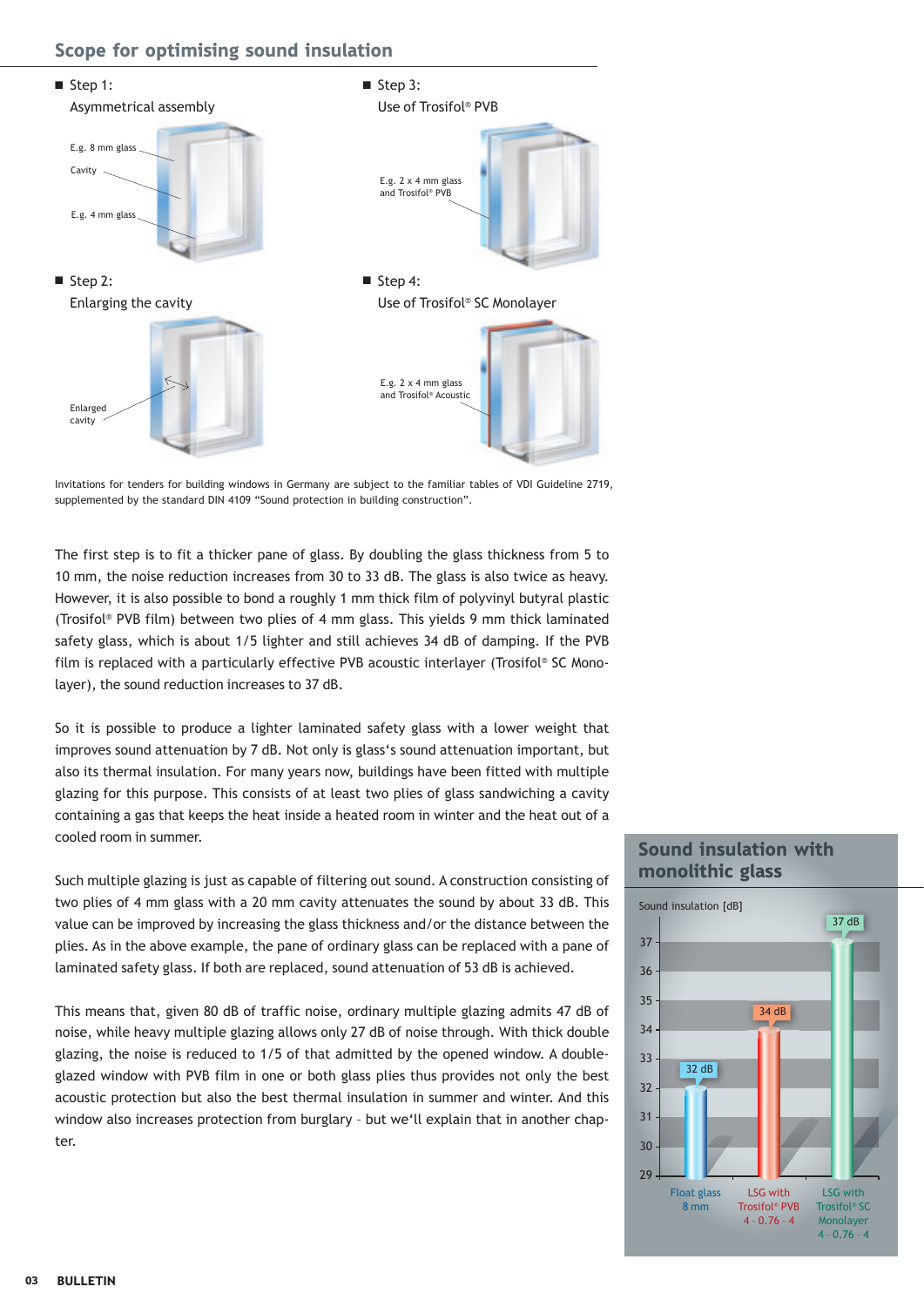The young human ear hears sound in a range from 10 to 18000 Hz, while the range for old people is only about 100 to 10000 Hz (old people often need hearing aids). Frequencies below 1000 Hz are deep, rumbling sounds, e.g. of car, ship or aircraft engines. All tones between 1000 and 8000 Hz are contained in normal road traffic noise – this is the medium frequency range. Sounds from 8000 to 18000 Hz are high-frequency or high-pitched, e.g. the piping of a whistle or high-pitched wind instruments in music.

Sounds of even higher frequency that the human ear is incapable of hearing are known as ultrasound. Such sound is audible to certain animals such as dogs (dog whistle), and bats in particular use ultrasound to enable them to navigate in flight in the dark.

The window glass in the example mentioned is capable of filtering out different frequencies of noise to different extents. Glass is capable of attenuating sound mainly in the range from 50 to 5000 Hz. The following graph shows the different degrees of attenuation for different frequencies of sound or noise. Sound attenuation performance differs from one glass type to the next – be it a single pane of glass, laminated glass, multiple glazing or combinations of these.

The sound attenuation of different types of glass can be measured on a sound test installation in a test laboratory. A glass unit, always of the same standardised size, is fitted with putty in an opening in a wall. At the front, a sound source projects sound of a given frequency against the glass (like traffic noise assaulting the window of a house), and behind the glass is a microphone that measures the admitted sound volume in relation to frequency. A computer program then calculates a "mean sound attenuation value" from this. And from this value, it is possible to decide which glass can be used for which sound insulation window.





## Acoustic performance of Trosifol® SC Monolayer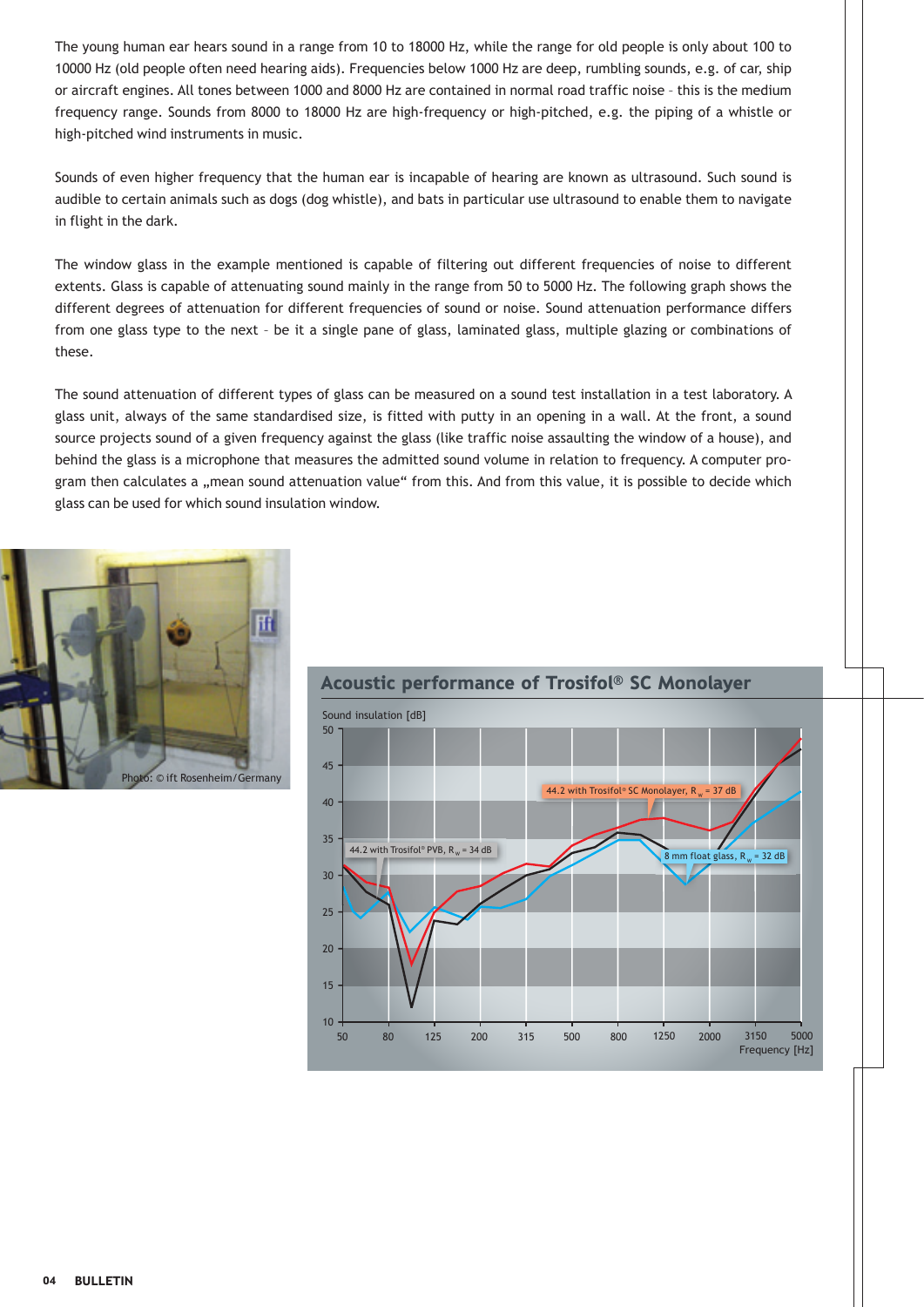

The highest sound attenuation values are achieved by laminated safety glass with special PVB acoustic interlayer, best of all in double glazing. For several years, triple glazing has been available, and even better sound attenuation is achieved if the two outer panes consist of laminated safety glass. These constructions also have the best thermal insulation in addition.

A sound-attenuating PVB film is created with a monolayer (= a single soft layer) or with a multilayer film (= a thin soft layer between two normal layers).

The multilayer film is used in automotive and architectural glazing, and the monolayer exclusively in architectural glazing. The multilayer film is slightly easier to process in laminated safety glass – particularly for large-format glazing; the optics – particularly with the above-mentioned two plies of laminated safety glass – are much better with the monolayer film because it does not have any additional boundary layers. The acoustic properties, however, are comparable. Since the monolayer film is used exclusively in architectural glazing, it is given very high adhesion. In addition, the film is much better able to compensate for the unevenness of wavy toughened glass (fully tempered glass).

With our both products Trosifol® SC Monolayer and Trosifol® SC Multilayer we are the only PVB film supplier worldwide that has both acoustic films in its programme and thus able to offer the perfect solutions for any glass application.

As we have seen, multiple glazing with one or more panes of laminated safety glass and special PVB acoustic interlayer provide the best protection from environmental noise. Anyone who lives in an area exposed to high levels of noise, e.g. within the approach path of an airport, near motorways or near railway lines carrying highspeed trains, has no alternative but to resort to special sound attenuation glazing. Because PVB acoustic interlayer permits undisturbed sleep and provides protection from illness caused by constant exposure to noise.

#### **Author:**

Bernd Koll, Segment Leader PVB PVB Division